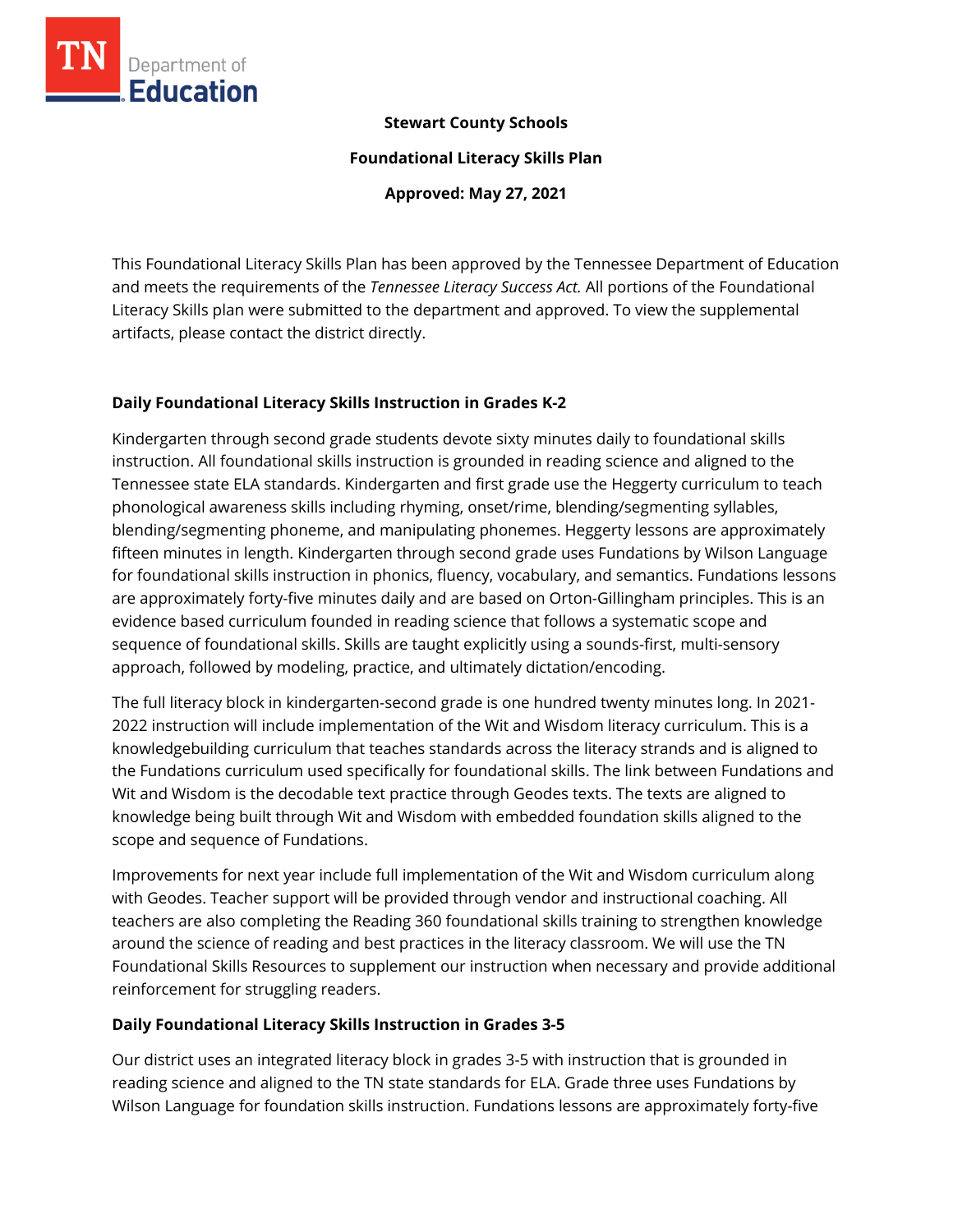Department of Education

minutes daily and are based on Orton-Gillingham principles. This is an evidence based curriculum founded in reading science that follows a systematic scope and sequence of foundational skills. Skills are taught explicitly using a sounds-first, multi-sensory approach, followed by modeling, practice, and ultimately dictation/encoding. Grades three through five adopted Guidebooks as the curriculum for their integrated ELA block. These materials were selected from those approved by the state Textbook and Instructional Materials Quality Commission.

Foundational skills are taught alongside standards from all literacy strands using high quality texts, questioning, and writing tasks. In third grade students receive 120 minutes of daily literacy instruction, and in fourth and fifth grade students receive 90 minutes of daily literacy instruction. All daily instruction integrates foundational skills such as word composition, sentence composition, fluency, grammar, vocabulary, and comprehension via reading and writing tasks. Vocabulary and comprehension strategies are explicitly taught and modeled. Teachers use a gradual release to move from explicit instruction to student practice. Foundational skills are reinforced through small group instruction in both Tier 1 and Response to Intervention time.

Our improvements for 2021-2022 include full implementation of Guidebooks with support provided through the Literacy Implementation Network and vendor support. All teachers are also completing the Reading 360 foundational skills training to strengthen knowledge around the science of reading and best practices in the literacy classroom.

## **Approved Instructional Materials for Grades K-2**

Approved waiver for other materials

# **Approved Instructional Materials for Grades 3-5**

LearnZillion - 3-5 Guidebooks

# **Universal Reading Screener for Grades K-5. This screener complies with RTI<sup>2</sup>and Say Dyslexia requirements.**

EasyCBM is our universal screener in K-1 and it is on the state approved list. A benchmark is given three times per year and EasyCBM is used to progress monitor students in Tiers 2 and 3. EasyCBM complies with RTI2 and Say Dyslexia requirements.

ExactPath is our universal screener in grades 2-5 and is given three times per year. Students who score below the fiftieth percentile are further screened using EasyCBM benchmarks. EasyCBM is also used for progress monitoring in Tiers 2 and 3.

Students who have characteristics of dyslexia are further screened using the Nessy dyslexia screener to assess areas such as phonological awareness, rapid naming, and sequencing.

\*We may use the state universal screening option in 2021-2022 after it is available to review.

## **Intervention Structure and Supports**

Students who are identified as at-risk per the universal screener are further assessed to determine areas of deficit using assessments including EasyCBM, Nessy dyslexia screener, PWRS (phonics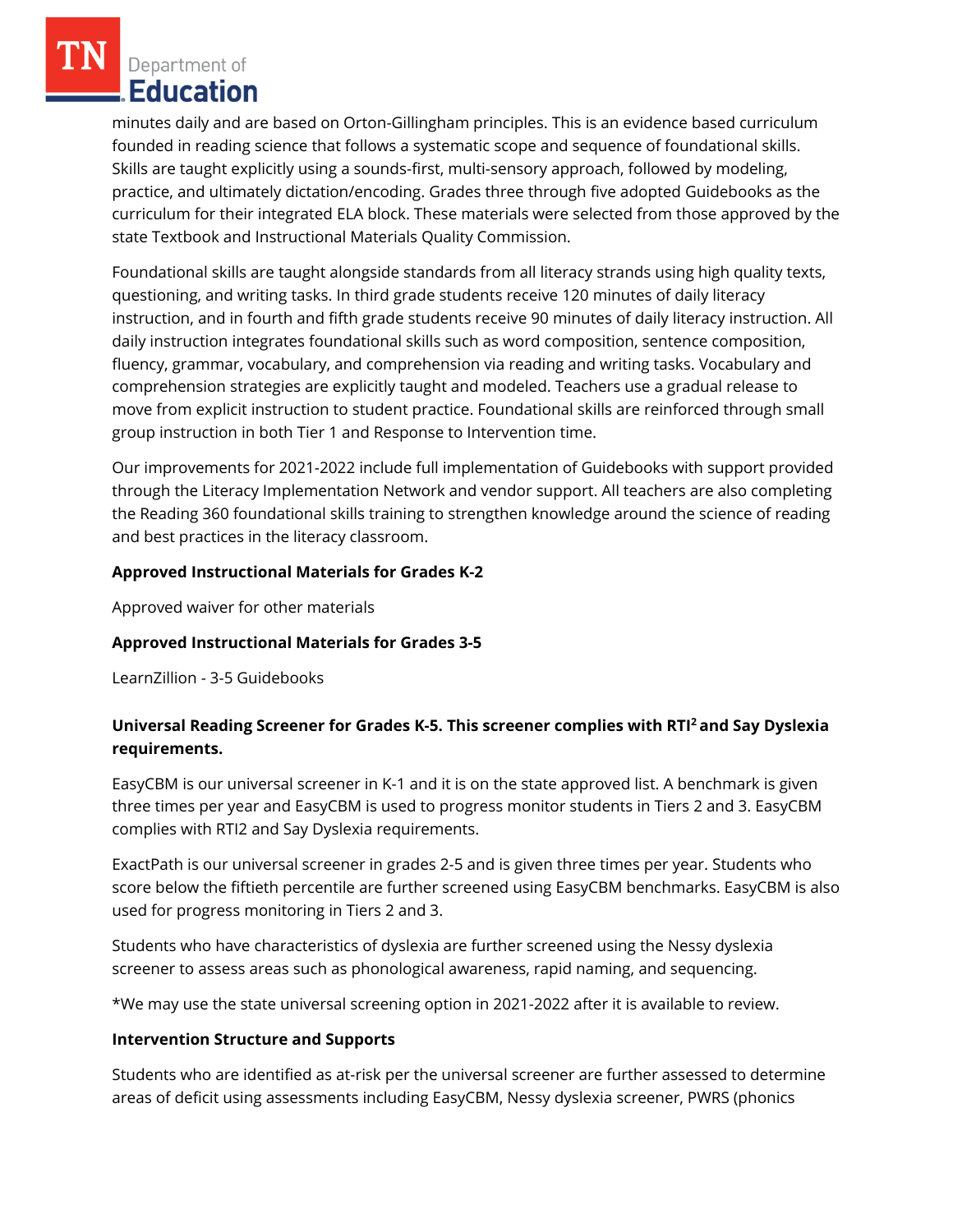Department of Education

screener), and PASS (phonological awareness screener). Based on the area of deficit an intervention plan is determined that provides more intensive instruction in the areas of phonological awareness, phonics, fluency, vocabulary, or comprehension. The Fundations curriculum is used for students in K-3 and the Just Words by Wilson Language curriculum is used for students in grades 4-5 for foundational skills intervention. All Wilson Language curriculum resources are based on Orton Gillingham principles and founded in the science of reading. They are explicit, systematic, multisensory, and cumulative. Decodable texts are used to provide student practice around specific phonics skills. Comprehension strategies are taught explicitly and modeled using a variety of texts. Students at Tier 2 are provided with 30 minutes of intervention in groups of 3-5 students daily, and students at Tier 3 are provided with 45 minutes of intervention in groups of 1-3 students daily. Students are progressed monitored bi-weekly using EasyCBM probes aligned to the area of deficit and intervention. Data is reviewed monthly at grade-level PLC meetings and the data team then makes appropriate adjustments to interventions and RTI placements.

## **Parent Notification Plan/Home Literacy Reports**

A parent letter is sent home for all students who score below the 25th percentile on the universal screener. Parents are provided with information about the importance of being able to read by third grade, and explanation of universal screening, a description of the RTI framework, and the intervention plan. These letters are sent to parents after each universal screening window in order to inform and update parents of their child's RTI placement. Progress monitoring data is shared with parents throughout the year in the form of printed reports, phone conferences, and in-person conferences for students not making adequate progress.

The Tier 1 curriculum (Fundations, Wit and Wisdom) in grades K-3 provides general parent letters with information and recommended activities to support students' reading development. Each school hosts a literacy night annually that provided free resources and modeling of how parents can support literacy development.

\*In addition to the parents letters attached below, we also provide detailed score reports from the universal screener and parent guides to understanding those reports. Parents of struggling readers are also provided with digital tools with more information about learning resources, characteristics of dyslexia, and other resources specific to their child's area of deficit.

## **Professional Development Plan**

All K-5 literacy teachers, interventionists, and SPED teachers will participate in the Reading 360 Early Literacy Training series developed by the TNDOE. Teachers in grades 4-5 will only complete week one of the training in 2021-2022. Professional development in foundational skills will include:

April/May 2021: All literacy teachers will complete week one of the Early Literacy Training asynchronously.

June 2021: K-3 literacy teachers, interventionists, and SPED teachers will complete week two of the Early Literacy Training.

August 2021: K-2 teachers will participate in vendor-provided training around implementation of Geodes decodables and the Wit and Wisdom curriculum. This training will allow teachers to better